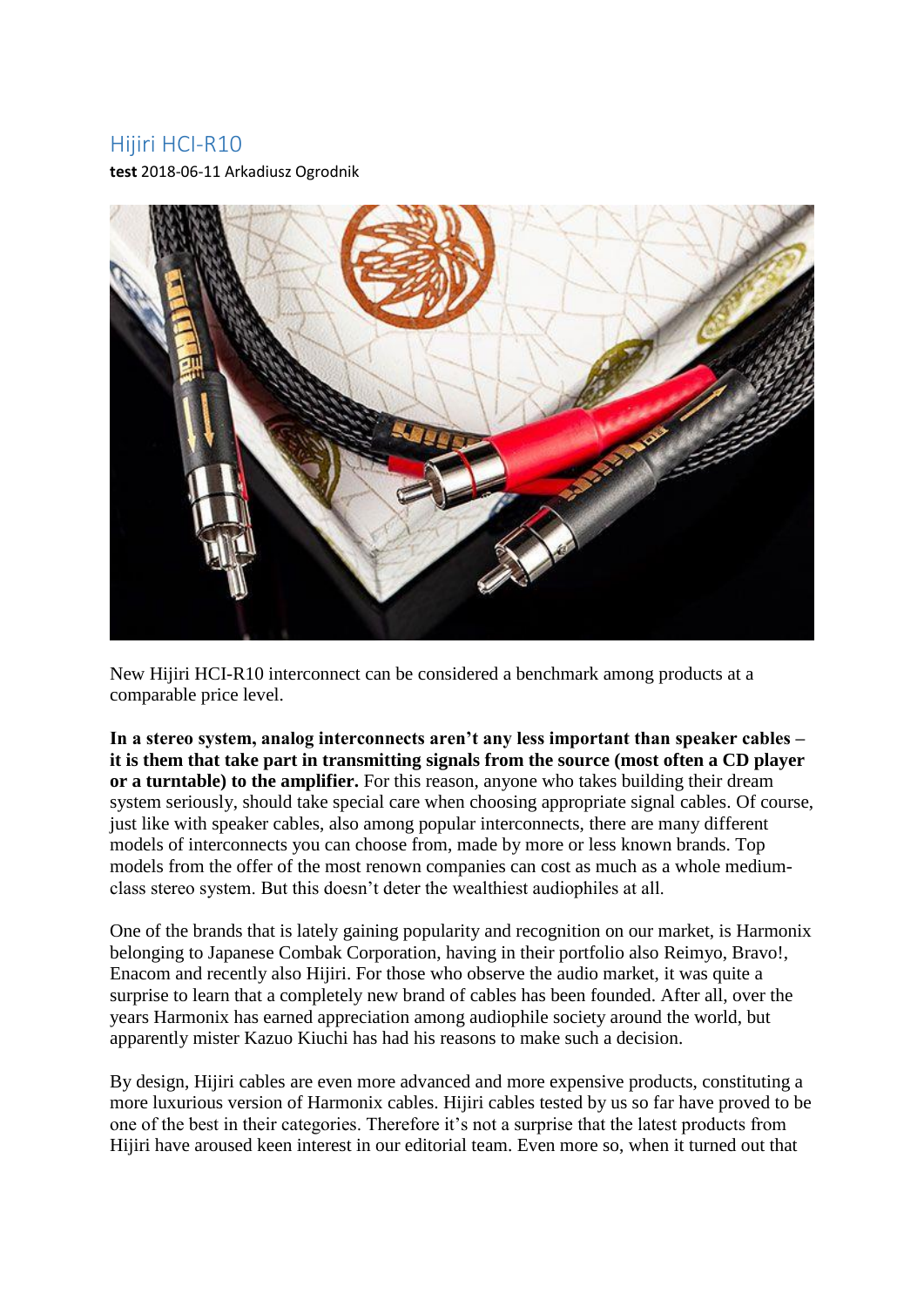their price is far from what we expected, taking into consideration other items on the price list of this exclusive brand.



Quite recently, I had the occasion to test Hijiri HCS-25 speaker cables, whose sound character was a bit different from the one I got used to over the years of dealing with Harmonix cables. Obviously, many sound qualities typical to this Japanese brand were still there, but the sound of these cables has been enhanced even more through greater detailedness and dynamics. Apart from perfect sound quality known from Harmonix products, these cables are even better at presenting all the acoustic nuances present in music. The unbelievable naturalness and reality is maintained, but if anyone considered Harmonix cables to be too placid, then you should definitely try Hijiri HCS-25 out – the difference in this aspect is readily audible. The situation is similar with the interconnect, which I had the occasion to test both separately and paired with Hijiri HCS-25 speaker cables. When it comes to technical aspects related to the construction of the tested interconnects, once again, the producer provides very limited information, while the rest is kept secret. All we know is that the main conductor is high quality PCOCC copper. Connectors are also made of PCOCC copper, but to make them more durable and wear resistant, they are additionally plated with gold and another layer of rhodium.

The cables are flexible, you can easily place them behind the devices. The workmanship of the connectors is quite impressive, too. They've been made with such a precision, that they go into RCA ports like a hot knife through butter, but at the same time, you can be absolutely certain that the connection is secure, and there's no risk they will accidentally slip out of the socket.

## **Technical and musical aspects**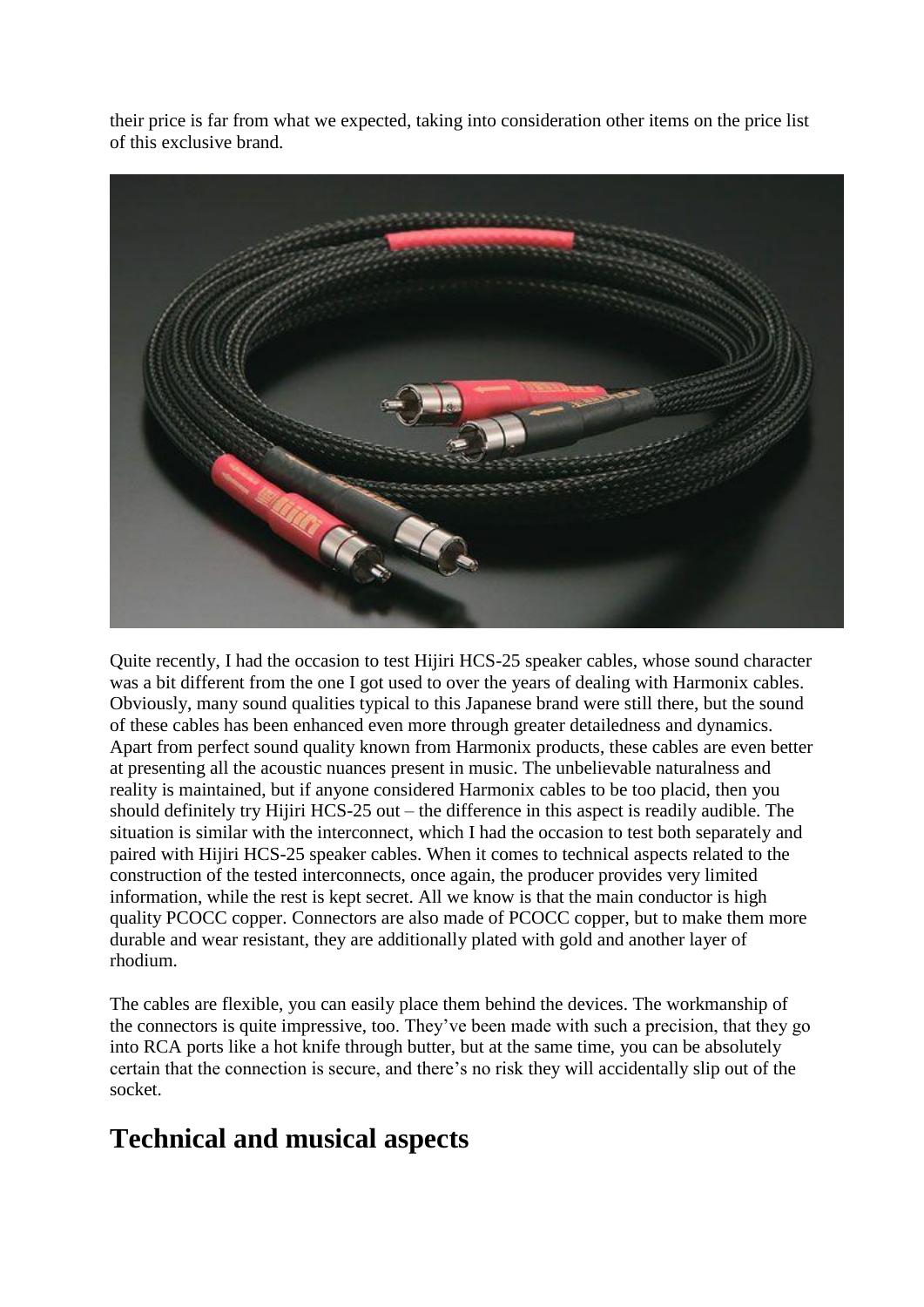Hijiri HCI-R10 turned out to be such an interesting interconnect, that I've decided to devote it considerably more attention than I usually do in the case of cables of this type. With signal cables, it is quite easy, because, in a sense, their sound character is the sum of both their own style and the characteristics of the source – during the test, I was using a great CD-10 player from Ayon, version Signature. Whereas the sound character presented by speaker cables, in a sense, will be marked by the speaker set (after all, it is the last and most important element of an audio system) and the amplifier. When analyzing these dependencies, it can be concluded that there are always "two sides of a coin", and usually when using high quality cables in a poor quality system, you are wasting their potential just like when using poor quality cables in a great quality system.



In the case of signal cables, the situation is similar, because even if you have an amazing amplifier, you can ruin everything with a mediocre CD player or not wisely selected signal cables. All in all, if your goal is to succeed in a search for an audio system that sounds naturally and realistically, then the first step is to evaluate the sound quality offered by the CD player and analogue interconnects. With Hijiri cables, the situation is quite simple, because HCI-R10 model can be considered a benchmark for testing cables at a similar price level.

During listening session, I was using a high quality source in the form of CD-10 model from Austrian Ayon brand, and Accuphase E-270 amplifier, used interchangeably with Hegle H80, feeding two-way floorstanding speakers of my own design, offering great spaciousness, as well as linearity and detailedness, which stand the comparison with the best equipment. Such a system allowed Hijiri cables to show their full potential, and I have to admit, I've never encountered signal cables at this price level that would sound so organic and synergic.

Hijiri HCI-R10 gives you full insight into the acoustic structure of each song – when listening to the subtle sounds, which are in abundance on the hybrid CD/SACD, "Libera Me" by Lars Danielsson, I could delight in the minutest details (both their location on the stage, and their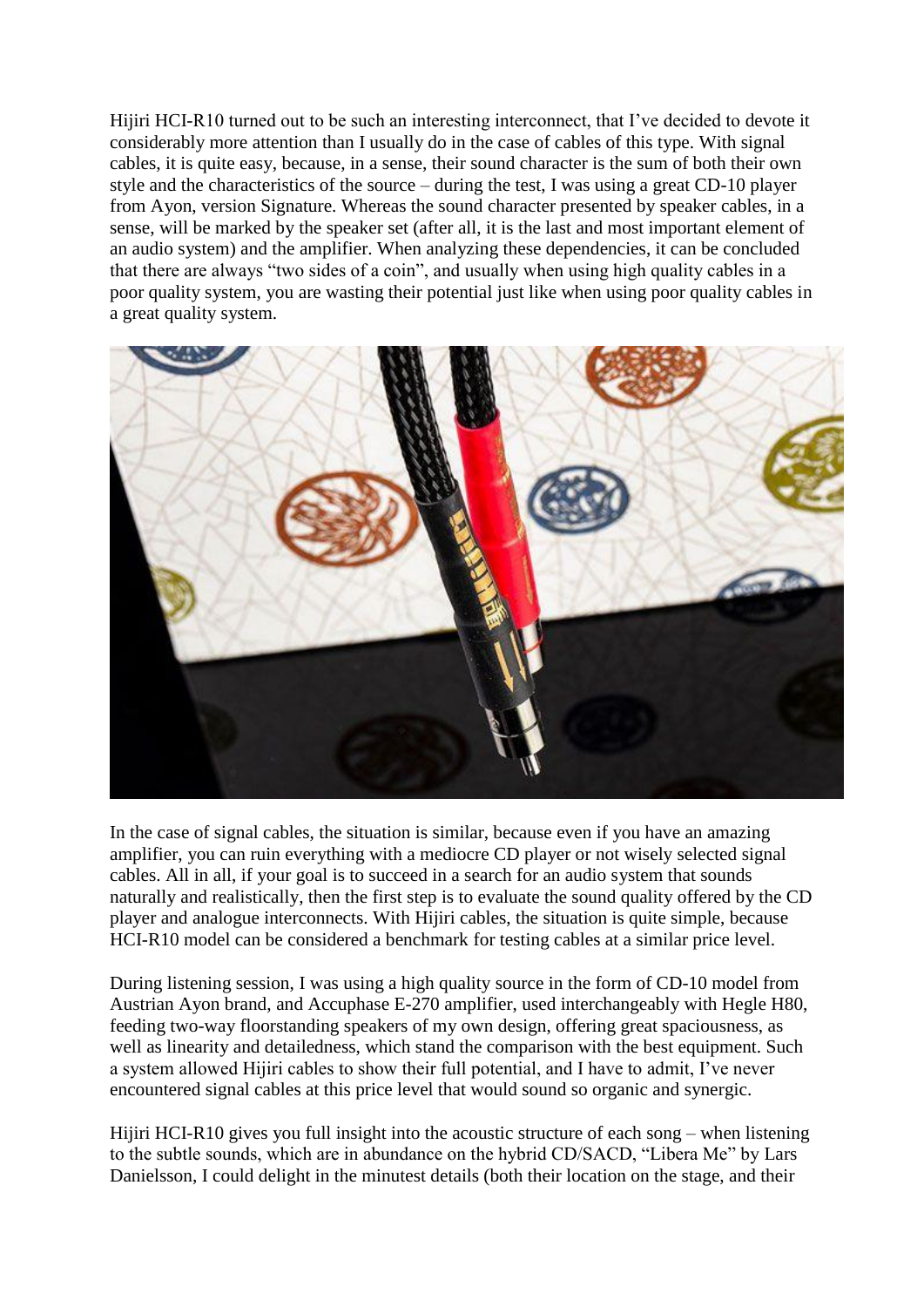sonic attributes), no matter whether they were emphasized more or less with reverberation and energy at the dynamic level in micro scale. I was able to hear every impulse, even microscopic, with ease, whereas the timbre of string instruments, creating the marvelous atmosphere of this fantastic album, has been fantastically recreated. The sound was intense, rich in overtones, brilliant, and most of all, characterized by excellent imaging. I have to emphasize however, that Hijiri HCI-R10 cables don't offer such uncompromising transparency as the high-end Hijiri Million model. They are closer rather to what Harmonix interconnects, positioned a bit lower in the range of Combak Corporation products, present. But still, there's something about them that makes them special, mainly when it comes to reproducing all the nuances corresponding to the timbre of individual instruments and their dynamics. The symbiosis between these two key elements composing the overall sound experience of HCI-R10, reaches the level that stands comparison with the best signal cables of this type, regardless of their price.

# **Good to know**

In my review of Hijiri HCS-25 speaker cables, I've mentioned the importance of burn-in. You really shouldn't downplay the producer's promise that the cables will show their full potential only after they've played in a system for a certain amount of time. In general, you can assume that a complete burn-in process of cables (at least when it comes to HCS-25 cables) takes about two weeks, playing a few hours a day. It's also a good idea to compare the effect before burn-in with the outcome achieved already after a few hours of playing, and then after full period required for a complete burn-in process of cables. The effect, or rather the differences in sound, can be quite surprising. The situation with analogue interconnects was similar, and I performed the burn-in in a separate system, together with the speaker cables.

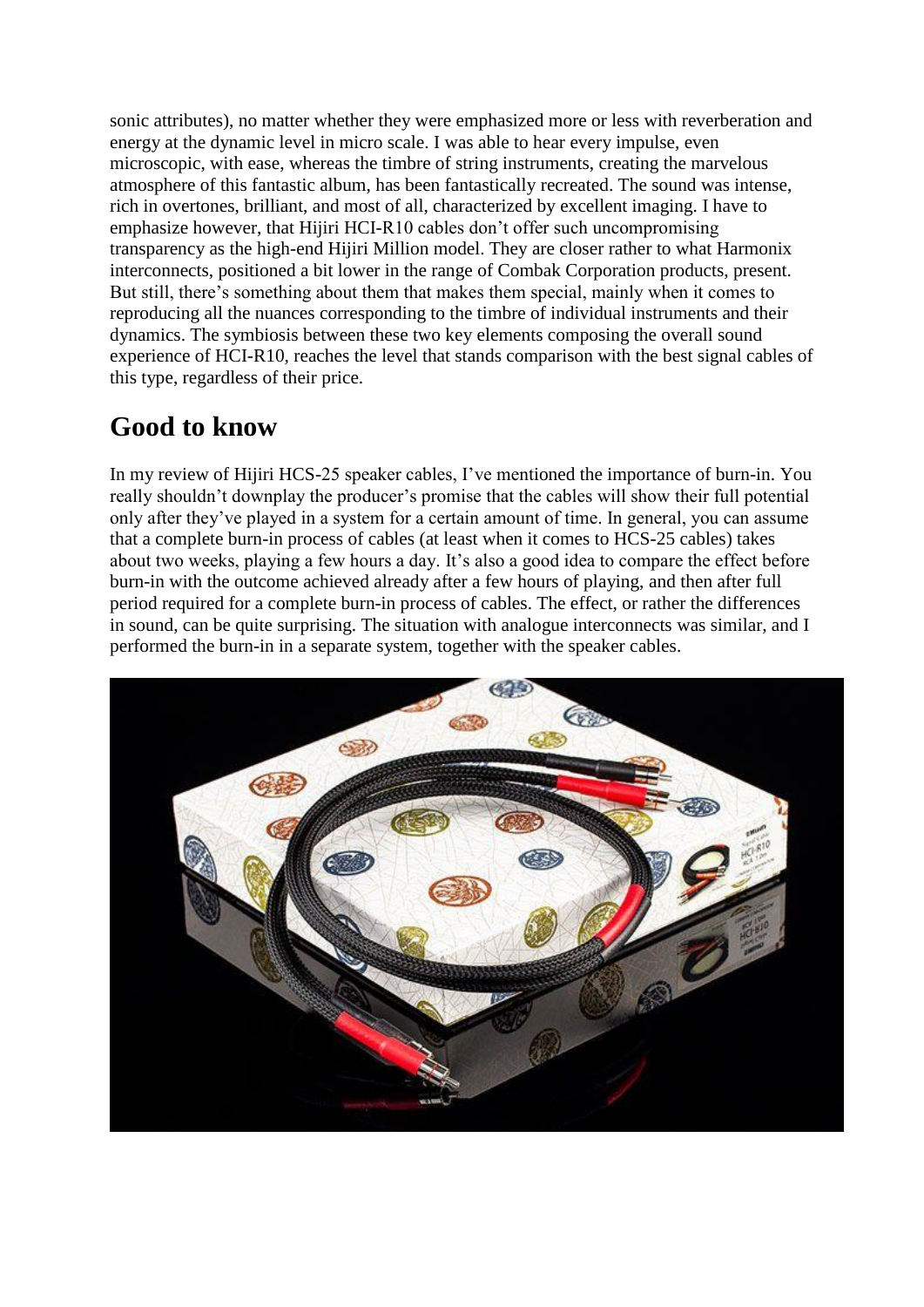Compared to speaker cables, the interconnects showed fewer differences in sound without burn-in. This doesn't mean, however, that the differences were not present in HCI-R10, they were audible, but not to such a degree. Still, even a few day's warm-up proved to be helpful in achieving the full potential of these cables – the improvement was audible most of all in the resolution, and what comes with it, the detailedness of sound. Similar can be said about the dynamics, especially in the micro scale, and the bass – the low range has become fuller and tighter.

# **Summary**

Mister Kazuo Kiuchi, the head of Combak Corporation, claims that HCI-R10 offer unrivalled sound quality at this price, and I was able to experimentally confirm the validity of this statement. For me, it's also important that the cables offer complete, and at the same time, unique sound. As a result, the carefully selected stereo systems can achieve even higher level of sonic perfection.

### **Verdict: Hijiri HCI-R10**

- **Sound quality**
	- ★ ★ ★ ★ ★
- **Quality / Price**

★ ★ ★ ★ ★

**Look**

★ ★ ★ ★ ★

**Performance**

#### ★ ★ ★ ★ ★

**Pluses:** The greatest advantages of these cables are detailedness, perfect tonal balance and spaciousness, which make it possible to hear every sound in its full glory. Among pluses, there is also dynamics, without any trace of compression, but with great freedom and natural pace. What's also noteworthy is the nice finishing touches completing the whole, including the box and other details

**Minuses:** It's hardly a disadvantage, but you have to remember that in a poorly matched stereo system, you won't be able to hear their excellent sonic attributes

**In general:** The cables can be considered a benchmark among products at a comparable price level. They will sound the best paired with HCS-25 speaker cables, further improving well matched mid- or high-range stereo systems

#### **Overall evaluation:**